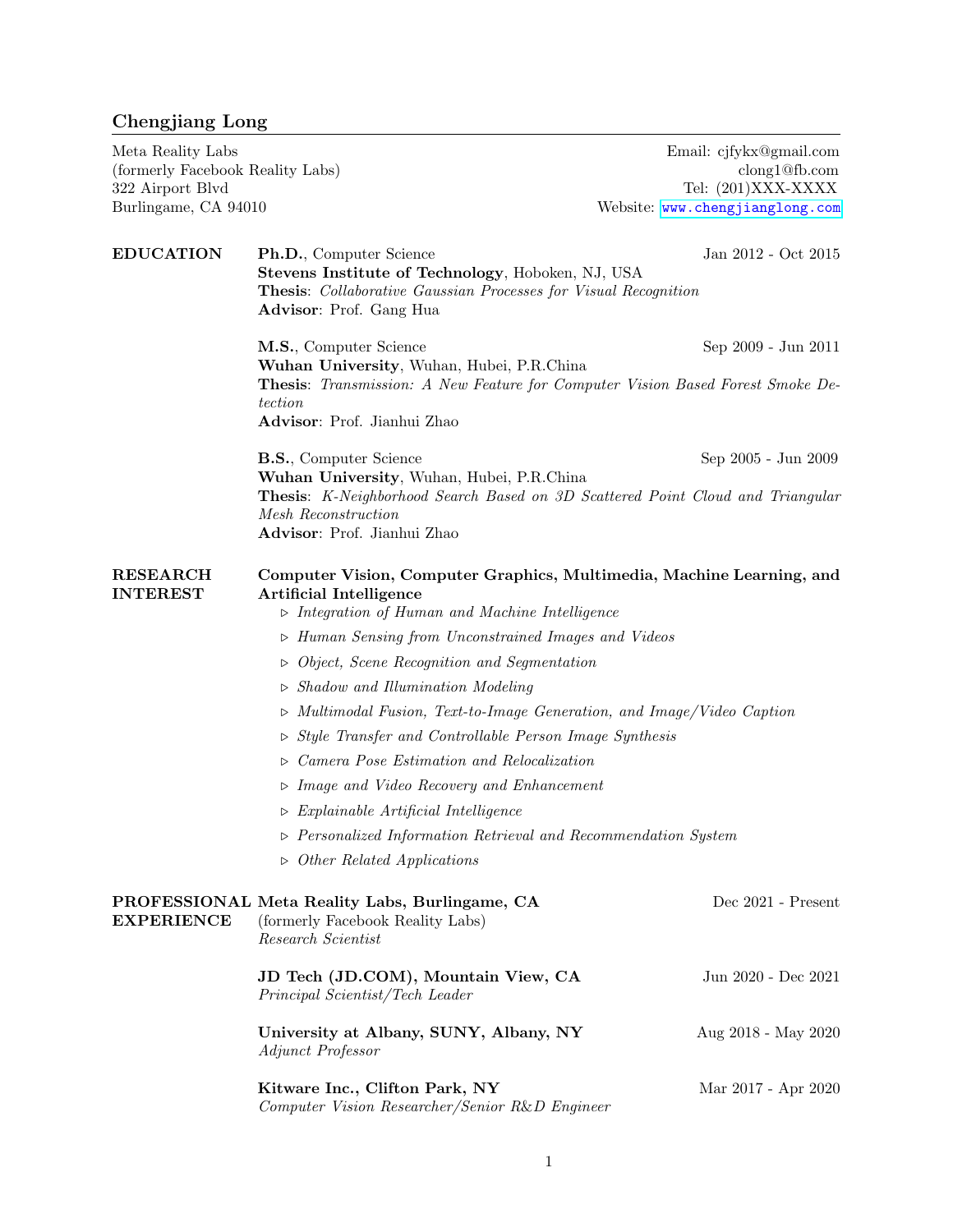| Rensselaer Polytechnic Institute (RPI), Tory, NY<br><i>Adjunct Professor</i> | Jan 2018 - May 2018 |
|------------------------------------------------------------------------------|---------------------|
| Kitware Inc., Clifton Park, NY<br>Computer Vision Researcher/R&D Engineer    | Feb 2016 - Mar 2017 |
| GE Global Research, Niskayuna, NY<br>Research Intern                         | Jun 2015 - Aug 2015 |
| NEC Laboratories America, Cupertino, CA<br>Research Intern                   | May 2013 - Aug 2013 |

BOOK & BOOK CHAPTERS [1] Chengjiang Long, Arslan Basharat, Anthony Hoogs. "Video Frame Deletion and Duplication", in Multimedia Forensics (Chapter 13), edited by Husrev Taha Sencar, Luisa Verdoliva, and Nasir Memon, Springer, 2022.

PUBLICATIONS The following are my  $67$  co-author journal and conference papers, highlighting 1 TOG, 1 T-PAMI, 1 IJCV, 1 T-IP, 1 T-MM, 1 SIGGRAPH Asia, 7 CVPR, 8 ICCV, 5 AAAI, 1 ACM MM, 1 T-CSVT, 1 PR, 1 CAGD, 3 CGF, 2 WACV, 2 ICME, 1 ACCV and 1 ICTAI with 39 1st/2nd-author papers, in which the 2nd authorship indicates the 1st author as my advisors I worked with or as my students/interns/colleagues I closely supervised.

- [1] Zhongyun Bao, Chengjiang Long, Gang Fu, Yuanzhen Li, Jiaming Wu, Daquan Liu, and Chunxia Xiao. Deep Image-based Illumination Harmonization. IEEE/CVF Conference on Computer Vision and Pattern Recognition (CVPR), New Orleans, Louisiana, Jue 19-24, 2022. (Acceptance rate: 25%)
- [2] Tiezheng Ma, Yongwei Nie, Chengjiang Long, Qing Zhang, and Guiqing Li. Progressively Generating Better Initial Guesses Towards Next Stages for High-Quality Human Motion Prediction. IEEE/CVF Conference on Computer Vision and Pattern Recognition (CVPR), New Orleans, Louisiana, Jue 19-24, 2022. (Acceptance rate: 25%)
- [3] Xiao Lu, Yihong Cao, Sheng Liu, Chengjiang Long, Zipei Chen, Xuanyu Zhou, Yimin Yang, and Chunxia Xiao. Video Shadow Detection via Spatio-Temporal Interpolation Consistency Training. IEEE/CVF Conference on Computer Vision and Pattern Recognition (CVPR), New Orleans, Louisiana, Jue 19-24, 2022. (Acceptance rate: 25%)
- [4] Liushuai Shi, Le Wang, Chengjiang Long, Sanping Zhou, Fang Zheng, Nanning Zheng, and Gang Hua. Social Interpretable Tree for Pedestrian Trajectory Prediction. AAAI Conference on Artificial Intelligence (AAAI), Vancouver, BC, Canada, Feb 22-Mar 1, 2022. (Acceptance rate: 15%)
- [5] Jinghai Duan, Le Wang, Chengjiang Long, Sanping Zhou, Fang Zheng, Liushuai Shi, and Gang Hua. Complementary Attention Gated Network for Pedestrian Trajectory Prediction. AAAI Conference on Artificial Intelligence (AAAI), Vancouver, BC, Canada, Feb 22-Mar 1, 2022. (Acceptance rate: 15%)
- [6] Yu Qiao\*, Jincheng Zhu\*, Chengjiang Long, Zeyao Zhang, Yuxin Wang, Zhenjun Du, and Xin Yang. CPRAL: Collaborative Panoptic-Regional Active Learning for Semantic Segmentation. AAAI Conference on Artificial Intelligence (AAAI), Vancouver, BC, Canada, Feb 22-Mar 1, 2022. (Acceptance rate: 15%)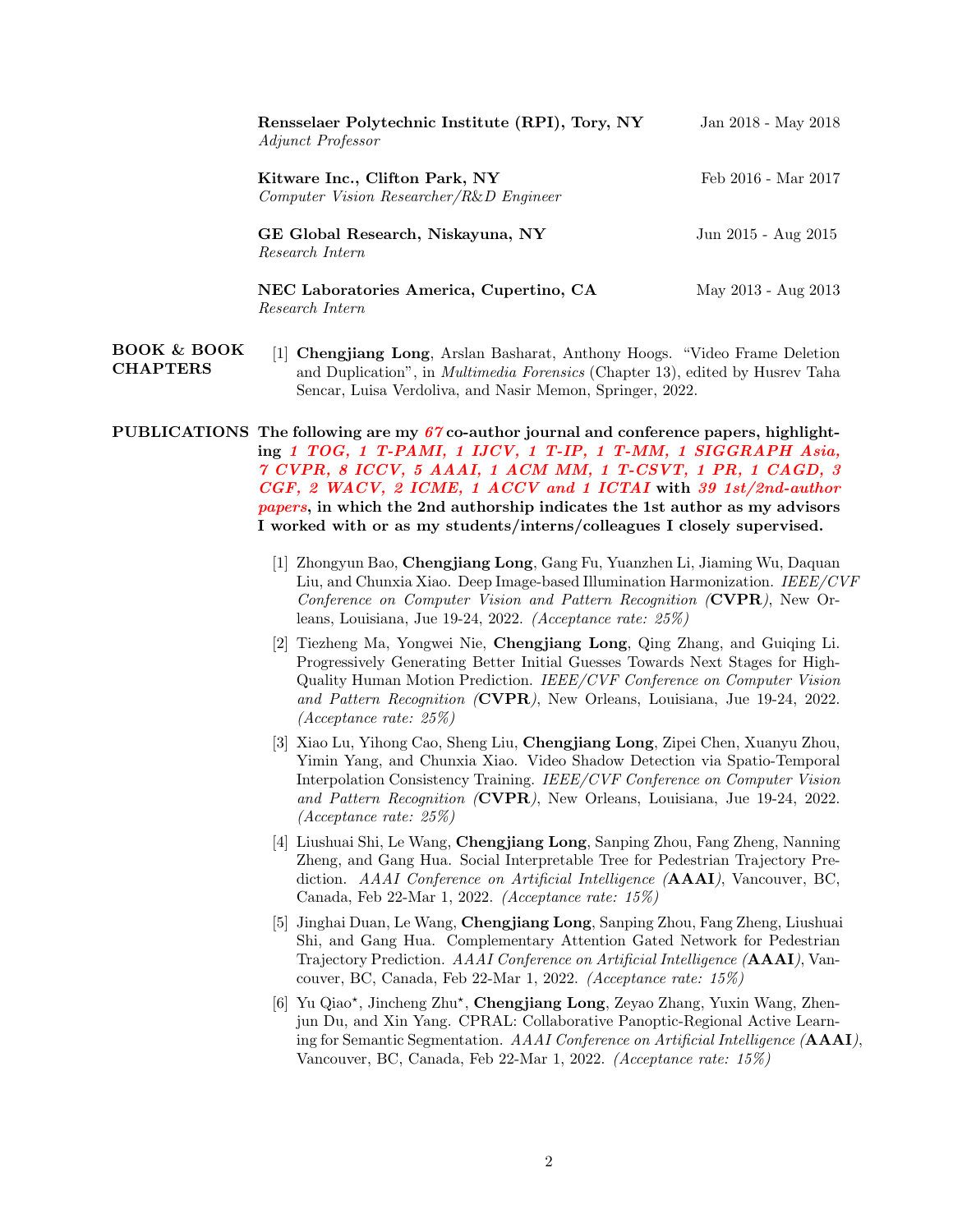- [7] Qifeng Lin, Chengjiang Long, Jianhui Zhao, Gang Fu, Zhiyong Yuan. DDBN: Dual Detection Branch Network for Semantic Diversity Predictions. Pattern *Recognition*  $(PR)$ , Volume 122, 2022. *(Accepted. IF: 7.74)*
- [8] Fei Fang, Ziqing Li, Fei Luo, Chengjiang Long, Shenghong Hu, and Chunxia Xiao. PhraseGAN: Phrase-boost Generative Adversarial Network for Text-to-Image Generation. IEEE International Conference on Multimedia and Expo (ICME, Taipei, Taiwan, July 18-22, 2022. (Acceptance rate: 29%)
- [9] Jiaqi Yu, Yongwei Nie, Chengjiang Long, Wenju Xu, Qing Zhang, Guiqing Li. Monte Carlo Denoising via Auxiliary Feature Guided Self-Attention. ACM Transactions on Graphics (TOG), In Proc. of the ACM SIGGRAPH Conference and Exhibition in Asia (SIGGRAPH Asia), Tokyo, Japan, Dec  $14-17$ ,  $2021$ . (Top 1 journal in Computer Graphics, IF: 6.495).
- [10] Wenju Xu, Chengjiang Long, Ruisheng Wang, Guanghui Wang. DRB-GAN: A Dynamic ResBlock Generative Adversarial Network for Artistic Style Transfer. In Proc. International Conference on Computer Vision (ICCV), Montreal, Canada, Oct 11-17, 2021 (Acceptance rate: 3%) (Oral Paper!).
- [11] Zipei Chen, Chengjiang Long, Ling Zhang, Chunxia Xiao. CANet: A Context-Aware Network for Shadow Removal. In Proc. International Conference on Computer Vision (ICCV), Montreal, Canada, Oct 11-17, 2021 (Acceptance rate: 25.9%).
- [12] Zhian Liu, Yongwei Nie, Chengjiang Long, Qing Zhang, Guiging Liu. A Hybrid Video Anomaly Detection Framework via Memory-Augmented Flow Reconstruction and Flow-Guided Frame Prediction. In Proc. International Conference on Computer Vision (ICCV), Montreal, Canada, Oct 11-17, 2021 (Acceptance rate: 3%) (Oral Paper!).
- [13] Lingwei Dang, Yongwei Nie, Chengjiang Long, Qing Zhang, Guiqing Li. MSR-GCN: Multi-Scale Residual Graph Convolution Networks for Human Motion Prediction. In Proc. International Conference on Computer Vision (ICCV), Montreal, Canada, Oct 11-17, 2021 (Acceptance rate: 25.9%).
- [14] Xinzhi Dong, Chengjiang Long, Wenju Xu, Chunxia Xiao. Dual Graph Convolutional Networks with Transformer and Curriculum Learning for Image Captioning. In Proc. ACM International Conference on Multimedia (ACM MM), Chengdu, China, Oct 20-24, 2021 (Acceptance rate: 27.9%).
- [15] Liushuai Shi, Le Wang, Chengjiang Long, Sanping Zhou, Mo Zhou, Zhenxing Niu, Gang Hua. SGCN: Sparse Graph Convolution for Pedestrian Trajectory Prediction. In Proc. IEEE/CVF Conference on Computer Vision and Pattern Recognition (CVPR), Nashville, TN, Jun 19-26, 2021 (Acceptance rate: 27%).
- [16] Tao Hu, Chengjiang Long, Chunxia Xiao. A Novel Visual Representation on Text Using Diverse Conditional GAN for Visual Recognition. IEEE Transactions on Image Processing  $($ **T**-I**P** $)$ , 2021. (Top 1 Journal in Image Processing, IF: 9.34)
- [17] Ashraful Islam, Chengjiang Long, Richard Radke. A Hybrid Attention Mechanism for Weakly-Supervised Temporal Action Localization. AAAI Conference on Artificial Intelligence (AAAI), Vancouver, Canada, Feb 2-9, 2021. (Acceptance rate: 21%)
- [18] Jiqing Zhang, Chengjiang Long, Yuxin Wang, Haiyin Piao, Haiyang Mei, Xin Yang, Baocai Yin. A Two-Stage Attentive Network for Single Image Super Resolution. IEEE Transactions on Circuits and Systems for Video Technology (T-CSVT), 2021. (Top Journal in Multimedia, IF: 4.13)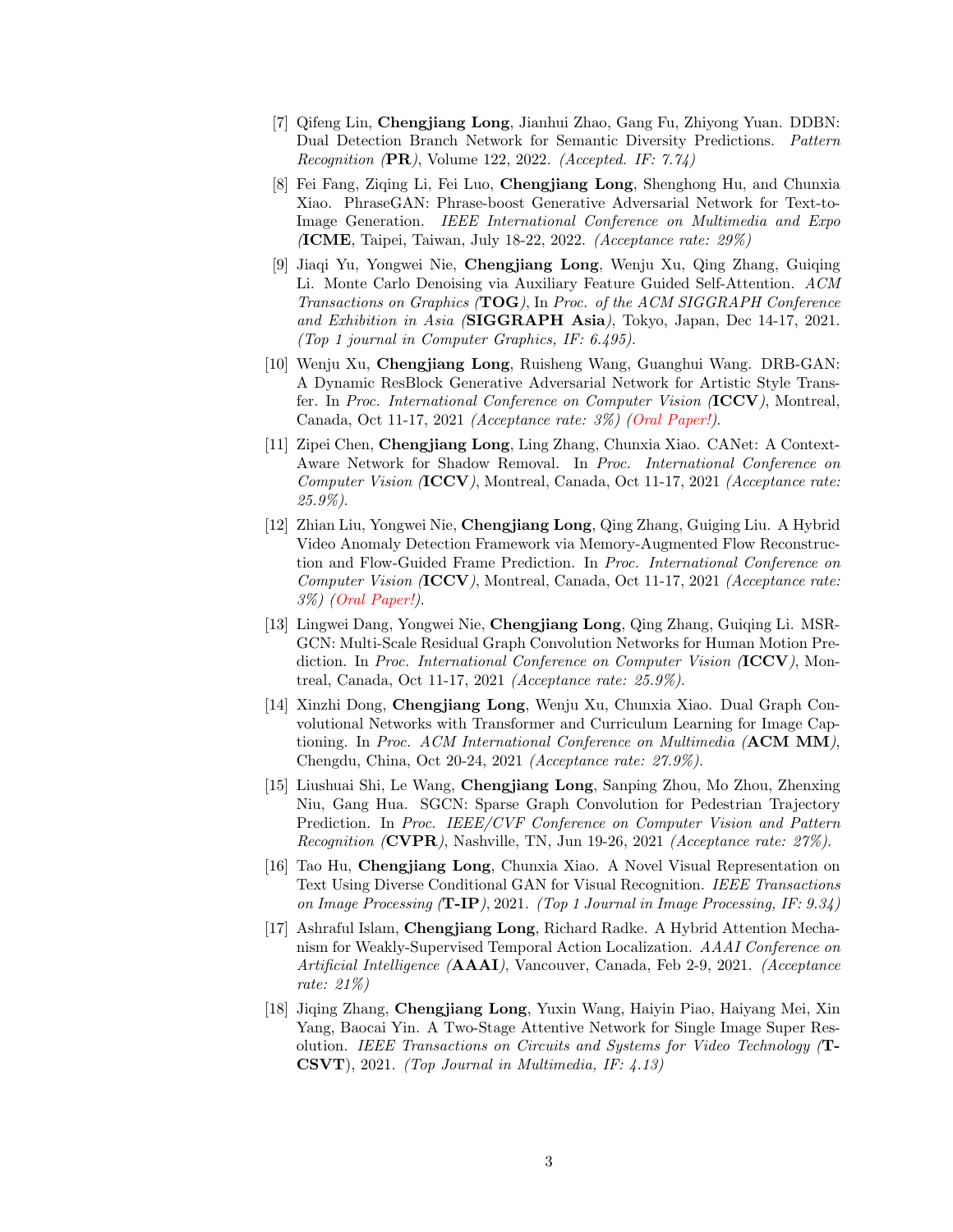- [19] Hanning Yu\*, Wentao Liu\*, Chengjiang Long, Bo Dong, Qin Zou, Chunxia Xiao. Luminance Attentive Networks for HDR Image and Panorama Reconstruction. Computer Graphics Forum (CGF), 38(7), 2021. (Top Journal in Computer Graphics, IF: 2.116)
- [20] Zhongyun Bao, Chengjiang Long, Gang Fu, Daquan Liu, Yuanzhen Li, Jiaming Wu, Chunxia Xiao. Scene Inference for Object Illumination Editing. arXiv, 2021 (arXiv:2108.00150).
- [21] Tao Hu, Chengjiang Long, Chunxia Xiao. CRD-CGAN: Category-Consistent and Relativistic Constraints for Diverse Text-to-Image Generation. arXiv, 2021 (arXiv:2107.135165).
- [22] Jun Xiao, Lin Li, Dejing Xu, Chengjiang Long, Jian Shao, Shifeng Zhang, Shiliang Pu, Yueting Zhuang. Explore Video Clip Order with Self-Supervised and Curriculum Learning for Video Applications. Transaction on Multimedia (T-MM), 2020 (Top 1 Journal in Multimedia, IF: 6.051).
- [23] Ashraful Islam, Chengjiang Long, Arslan Basharat, Anthony Hoogs. DOA-GAN: Dual-Order Attentive Generative Adversarial Network for Image Copymove Forgery Detection and Localization. In Proc. IEEE/CVF Conference on Computer Vision and Pattern Recognition (CVPR), Seattle, WA, Jun 14-19, 2020 (Acceptance rate: 22%) (The Full-Score Paper!).
- [24] Daquan Liu, Chengjiang Long, Hongpan Zhang, Hanning Yu, Xinzhi Dong, Chunxia Xiao. ARShadowGAN: Shadow Generative Adversarial Network for Augmented Reality in Single Light Scenes. In Proc. IEEE/CVF Conference on Computer Vision and Pattern Recognition (CVPR), Seattle, WA, Jun 14-19, 2020 (Acceptance rate: 22%).
- [25] Ling Zhang, Chengjiang Long, Xiaolong Zhang, Chunxia Xiao. RIS-GAN: Explore Residual and Illumination with Generative Adversarial Networks for Shadow Removal. AAAI Conference on Artificial Intelligence (**AAAI**), New York, NY, Feb 7-12, 2020. (Acceptance rate: 20.6%)
- [26] Wenxiao Zhang, Chengjiang Long, Qingan Yan, Alix L.H. Chow, Chunxia Xiao. Multi-Stage Point Completion Network with Critical Set Supervision. Computer-Aided Geometric Design (CAGD), 2020. (Top Journal in Computer Graphics, IF: 1.23)
- [27] Ling Zhang, Chengjiang Long, Qingan Yuan, Xiaolong Zhang, Chunxia Xiao. CLA-GAN: A Context and Lightness Aware Generative Adversarial Network for Shadow Removal. Computer Graphics Forum (CGF), 39(7), 2020. (Top Journal in Computer Graphics, IF: 2.116)
- [28] Jiqing Zhang, Chengjiang Long, Yuxin Wang, Xing Yang, Haiyang Mei, Baocai Yin. Multi-Context and Enhanced Reconstruction Network for Single Image Super Resolution. In Proc. IEEE International Conference on Multimedia & Expo  $\Lambda$ CME), London, United Kingdom, Jun 6-10, 2020 *(Acceptance rate: 30%)*.
- [29] Bhavan Vasu, Chengjiang Long. Iterative and Adaptive Sampling with Spatial Attention for Black-Box Model Explanations. IEEE Winter Conference on Applications of Computer Vision (WACV), Snowmass Village, CO, Mar 2-5, 2020. (Acceptance rate: 34.5%)
- [30] Xinyun Fan, Wenjun Wu, Ling Zhang, Qingan Yan, Gang Fu, Zipei Chen, Chengjiang Long, Chunxia Xiao. Shading-Aware Shadow Detection and Removal from a Single Image. The Visual Computer (TVC), 36, 2175-2188, 2020.
- [31] Bing Ding, Chengjiang Long, Ling Zhang, Chunxia Xiao. ARGAN: Attentive Recurrent Generative Adversarial Network for Shadow Detection and Removal.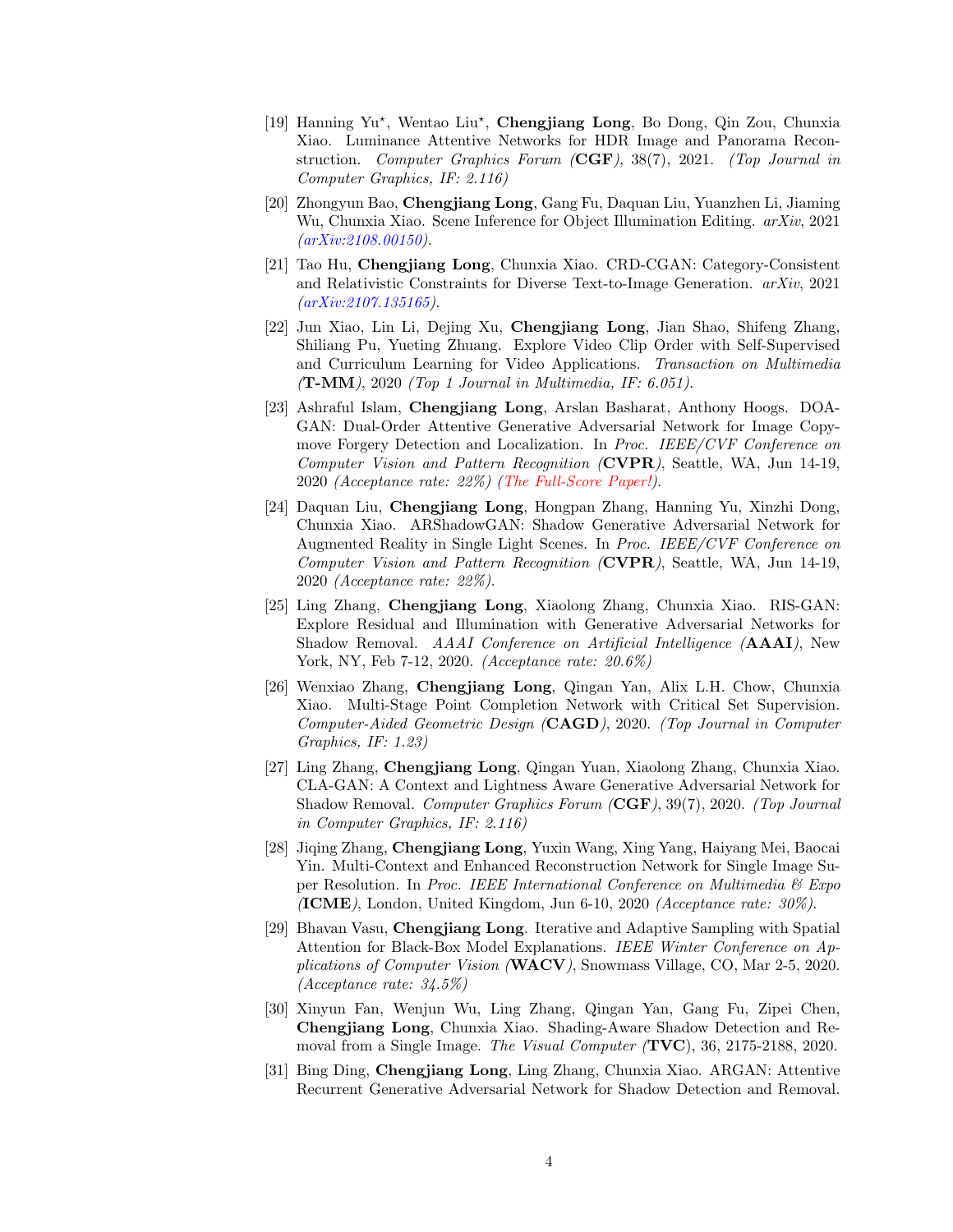In Proc. IEEE International Confereånce on Computer Vision (ICCV), Seoul, South Korea, Oct 27-Nov 2, 2019. (Acceptance rate: 25%).

- [32] Jinjiang Wei, Chengjiang Long, Hua Zhou, Chunxia Xiao. Shadow Inpainting and Removal Using Generative Adversarial Networks with Slice Convolutions. Computer Graphics Forum (CGF), 38(7), 2019. (Top Journal in Computer Graphics, IF: 2.116)
- [33] Mengxiao Tian, Hao Guo, Hong Chen, Qing Wang, Chengjiang Long, Yuhao Ma. Automated Pig Counting Using Deep Learning. Computers and Electronics in Agriculture, 2019 (Top Journal in Agriculture, IF: 3.858).
- [34] Chengjiang Long, Roddy Collins, Eran Swears, Anthony Hoogs. Deep Neural Networks In Fully Connected CRF For Image Labeling With Social Network Metadata. In Proc. IEEE Winter Conference on Applications of Computer Vision (WACV), Waikoloa Village, HI, Jan 7-11, 2019. (Acceptance rate:  $36.0\%$ )
- [35] Chengjiang Long, Arslan Basharat, Anthony Hoogs. A Coarse-to-fine Deep Convolutional Neural Network Framework for Frame Duplication Detection and Localization in Forged Videos. In Proc. IEEE Conference on Computer Vision and Pattern Recognition Workshop on Media Forensics (CVPRW), Long Beach, CA, June 17, 2019.
- [36] Matthew Leotta, Chengjiang Long, et. al. Urban Semantic 3D Reconstruction from Multiview Satellite Imagery. In Proc. IEEE Conference on Computer Vision and Pattern Recognition Workshop on EARTHVISON (CVPRW), Long Beach, CA, June 17, 2019 (The Best Paper Award!).
- [37] Mathhew Leotta, Jie Shan, Xu Zhang, Chengjiang Long, Bastien Jacquet, Matthieu Zins, Dan Lipsa, et. al. Danesfield: Integrating Deep Learning and Classical Methods for Multiview Semantic 3D Modeling. In Proc. the 2019 MSS National Symposium on Sensor and Data Fusion (NSSDF), San Diego, CA, Oct 21-24, 2019.
- [38] Tao Hu, Chengjiang Long, Leheng Zhang, Chunxia Xiao. VITAL: A Visual Interpretation on Text with Adversarial Learning for Image Labeling. In arXiv, 2019 (arXiv:1907.11811).
- [39] Gang Hua, Chengjiang Long, Ming Yang, Yan Gao. Collaborative Active Visual Recognition from Crowds: A Distributed Ensemble Approach. IEEE Transaction on Pattern Analysis and Machine Intelligence (T-PAMI), 40(3): 582-594, 2018 (Top 1 Journal in Artificial Intelligence, IF: 17.861).
- [40] Yuhao Ma, Hao Guo, Hong Cheng, Mengxiao Tian, Xin Huo, Chengjiang Long, et. al. A Method to Build Multi-Scene Datasets for CNN for Camera Pose Regression. In Proc. IEEE International Conference on Artificial Intelligence and Virtual Reality (AIVR), Taichuang, Taiwan, Dec 10-12, 2018.
- [41] Chengjiang Long, Gang Hua. Correlational Gaussian Processes for Crossdomain Visual Recognition. In Proc. IEEE/CVF Conference on Computer Vision and Pattern Recognition (CVPR), Honolulu, Hawaii, July 21-26, 2017 (Acceptance rate: 29.2%).
- [42] Chengjiang Long, Eric Smith, Arslan Basharat, Anthony Hoogs. A C3D-based Convolutional Neural Network for Frame Dropping Detection in a Single Shot Video. In Proc. IEEE Conference on Computer Vision and Pattern Recognition Workshop on Media Forensics (CVPRW), Honolulu, Hawaii, July 26, 2017.
- [43] Chuang Xing, Chengjiang Long, Hao Guo, Yongwei Nie, Yuan Zhang, Dehai Zhu, Qing Ma, Mengxiao Tian. How Does A Camera Look at One 3D CAD Object? In Proc. IEEE International Conference on Tools with Artificial Intelligence  $\Lambda$ **CTAI**), Boston, MA, USA, Nov 6-8, 2017. *(Acceptance rate: 36.7%)*.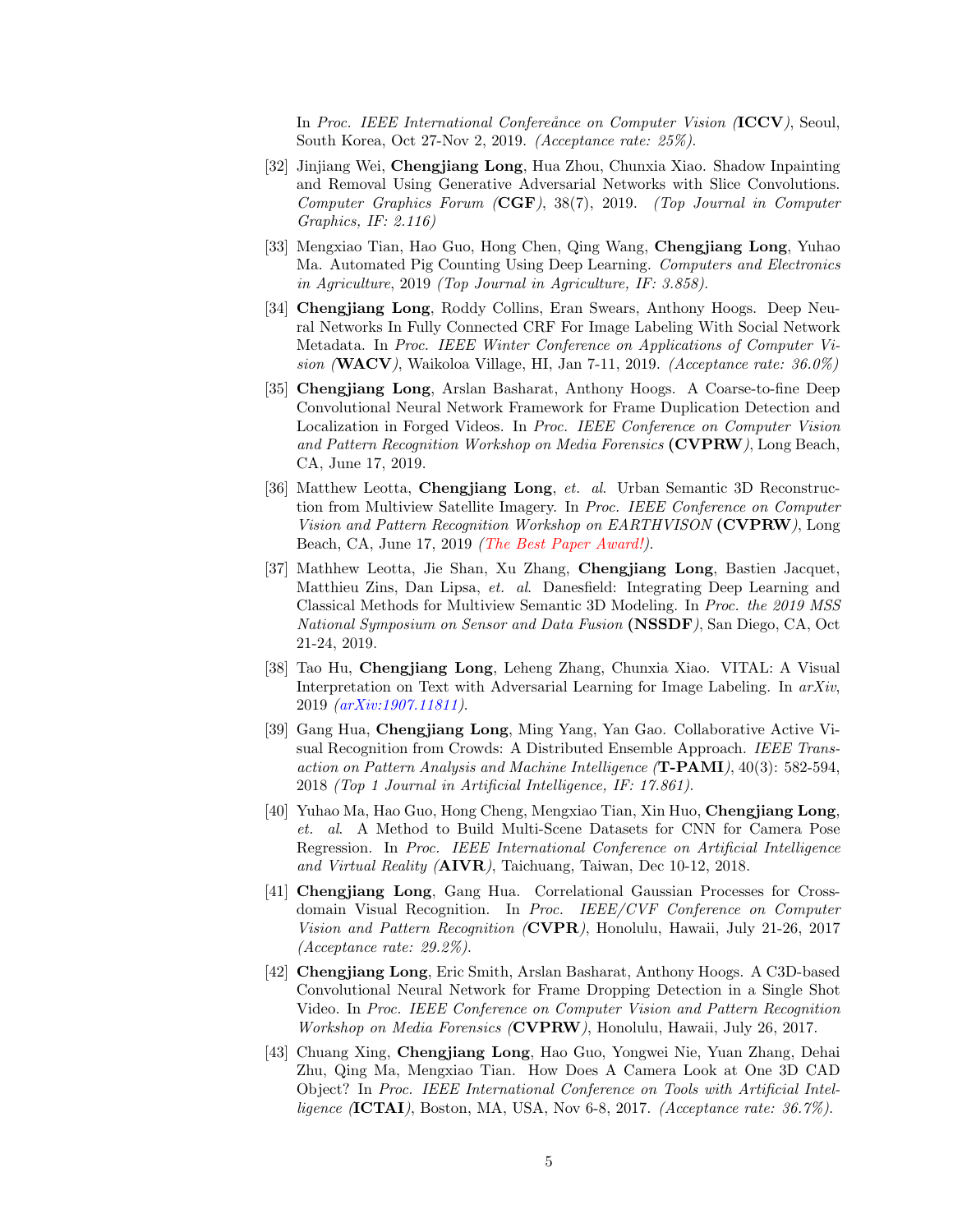- [44] Yongwei Nie, Xu Cao, Chengjiang Long, Ping Li, Guiqing Li. L2GSCI: Local to Global Seam Cutting and Integrating for Pixel-Level Face Contour Extraction. arXiv, 2017 (arXiv:1703.01605).
- [45] Chengjiang Long, Gang Hua, Ashish Kapoor. A Joint Gaussian Process Model for Active Visual Recognition with Expertise Estimation in Crowdsourcing. International Journal of Computer Vision  $(\text{JJCV})$ , 116(2): 136-160, 2016 (Top 1 Journal in Computer Vision, IF: 5.698).
- [46] Chengjiang Long, Gang Hua. Multi-class Multi-annotator Active Learning with Robust Gaussian Process for Visual Recognition. In Proc. IEEE International Conference on Computer Vision (ICCV), Santiago, Chile, Dec 13-16, 2015 (Acceptance rate: 30.92%).
- [47] Chengjiang Long, Xiaoyu Wang, Gang Hua, Ming Yang, Yuanqing Lin. Accurate Objection Detection with Location Relaxation and Regionlets Re-localization. In Proc. Asian Conference on Computer Vision ACCV, Singapore, Nov 1-5, 2014. (Acceptance rate: 27.0%)
- [48] Jianhui Zhao, Chengjiang Long, Shuping Xiong, Cheng Liu, Zhiyong Yuan. A New K Nearest Neighbors Search Algorithm Using Cell Grids for 3D Scattered Point Cloud.ELEKTRONIKA IR ELEKTROTECHNIKA, 20(1): 81-87, 2014.
- [49] Chengjiang Long, Gang Hua, Ashish Kapoor. Active Visual Recognition with Expertise Estimation in Crowdsourcing. In Proc. IEEE International Conference on Computer Vision (ICCV), Sydney, Australia, Dec 3-6, 2013. (Acceptance rate: 27.8%)
- [50] Gang Hua, Chengjiang Long, Ming Yang, Yan Gao. Collaborative Active Learning of a Kernel Machine Ensemble for Recognition. In Proc. IEEE International Conference on Computer Vision (ICCV), Sydney, Australia, Dec 3-6, 2013. (Acceptance rate: 27.8%)
- [51] Jianhui Zhao, Yihua Ding, RS Goonetillek, Shuping Xiong, Yuanyuan Zhang, Chengjiang Long, et al. Interactive Deformation Simulation of Manual Girth Measurement for Limbs. Information, 15: 339, 2012.
- [52] Jianhui Zhao, Yuanyuan Zhang, Yihua Ding, Chengjiang Long, et al. Accelerated Gaussian Mixture Model and Its Application on Image Segmentation. In Proc. International Conference on Graphic and Image Processing (ICGIP), Singapore, October, 2012.
- [53] Chengjiang Long, Jianhui Zhao, et al. A New Region Growing Algorithm for Triangular Mesh Recovery from Scattered 3D Points. Transactions on Edutainment VI, LNCS, 6758: 237-246, 2011.
- [54] Yang Zhao, Jianhui Zhao, Jing Huang, Shizhong Han, Chengjiang Long, et al. Contourlet Transform Based Texture Analysis for Smoke and Fog Classification. Applied Mechanics and Materials 88(89): 537-542, 2011.
- [55] Yihua Ding, Jianhui Zhao, Zhiyong Yuan, Yuanyuan Zhang, Chengjiang Long, et al. Constrained Surface recovery using RBF and its efficiency improvements. Journal of Multimedia, 5(1): 55-62, 2011.
- [56] Chengjiang Long, Jianhui Zhao, Shizhong Han, Lu Xiong, Zhiyong Yuan, Jing Huang, Weiwei Gao. Transmission: A New Feature for Computer Vision Based Smoke Detection, AICI 2010, Part I, Lecture Notes in Artificial Intelligence, 6319: 389-396, 2010.
- [57] Zhiyong Yuan, Yuanyuan Zhang, Jianhui Zhao, Yihua Ding, Chengjiang Long, et al. Real-time Simulation for 3D Tissue Deformation with Cuda Based GPU Computing. Journal of Convergence Information Technology 5(4): 209-119, 2010.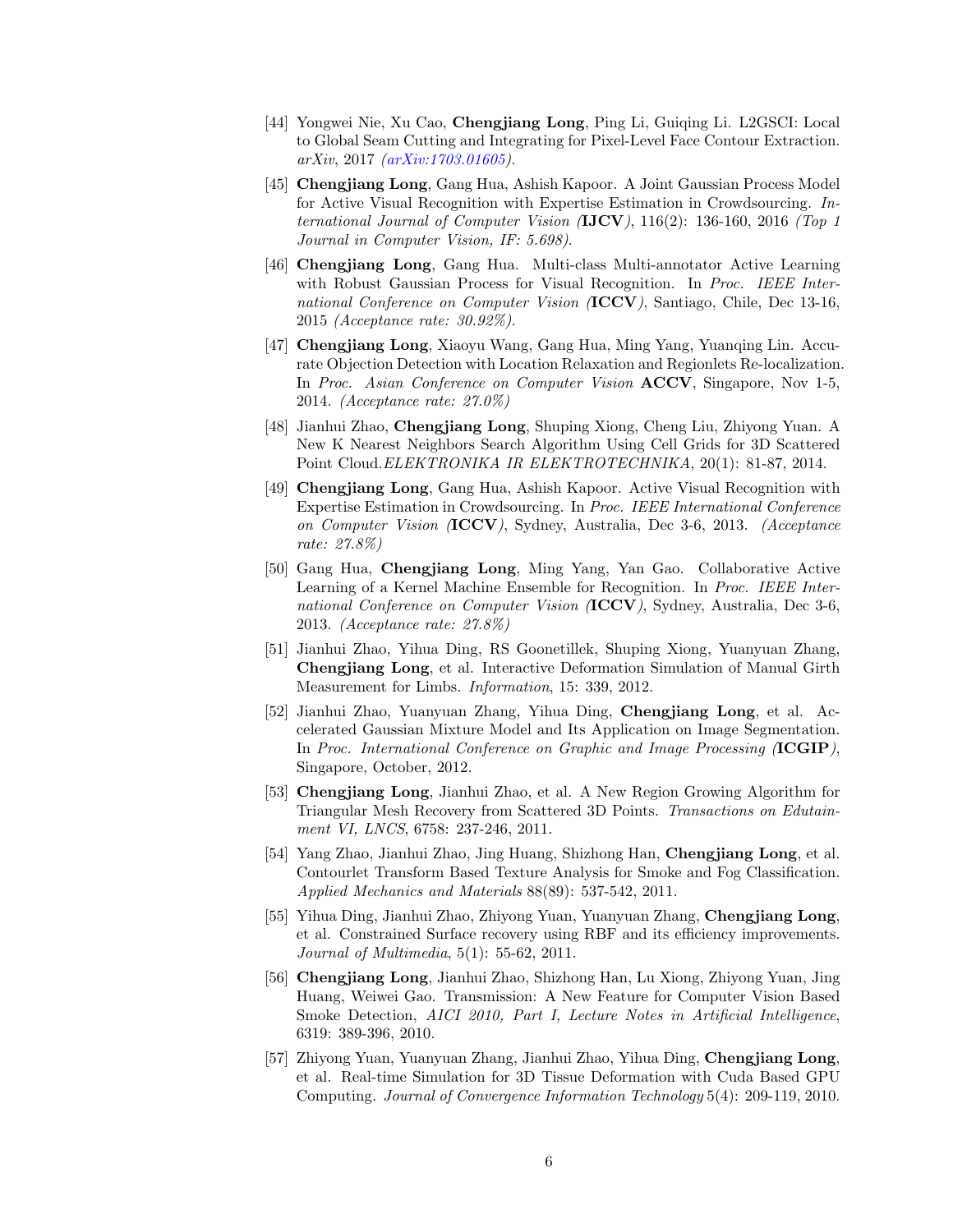- [58] Yihua Ding, Jianhui Zhao, RS Goonetilleke, Shuping Xiong, Zhiyong Yuan, Yuanyuan Zhang, Chengjiang Long. An Automatic Method of Measuring Foot Girths for Custom Footwear Using Local RBF Implicit Surfaces. International Journal of Computer Integrated Manufacturing 23(6): 574-583, 2010.
- [59] Yuanyuan Zhang, Jianhui Zhao, Zhiyong Yuan, Yihua Ding, Chengjiang Long, et al. Cuda Based GPU Programming to Simulate 3D Tissue Deformation. In Proc. International Conference on Biomedical Engineering and Computer Science (ICBECS), 2010.
- [60] Jing Huang, Jianhui Zhao, Weiwei Gao, Chengjiang Long, et al. Local Binary Pattern Based Texture Analysis for Visual Fire Recognition, In Proc. International Congress on Image and Signal Processing (CISP), 1887-1891, 2010.
- [61] Chengjiang Long, Jianhui Zhao, Zhiyong Yuan, Lu Xiong, Guozhong Liang, Xuanming Jiang. Improvements on IPD Algorithm for Triangular Mesh Reconstruction from 3D Point Cloud, In Proc. International Conference on Multimedia Information Networking and Security, Pages 305-308, 2009.
- [62] Jianhui Zhao, Chengjiang Long, Yihua Ding, Zhiyong Yuan. A New K-Nearest Neighbors Search Algorithm Based on 3D Cell Grids. Geomatics and Information Science of Wuhan University, 34(5):615-618, 2009.
- [63] Li Rao, Jianhui Zhao, Zhiyong Yuan, Chengjiang Long, et al. A Ray-based Method for 3D Model's Comparison by Genetic Algorithm, Journal of Advances in Systems Science and Applications, 9(3): 580-586, 2009.
- [64] Yihua Ding, Jianhui Zhao, Chengjiang Long, et al. Measurement Simulation on RBF Surface Reconstruction from 3D Point Cloud. Geomatics and Information Science of Wuhan University, 33: 90-92, 2008.
- [65] Yihua Ding, Jianhui Zhao, Yuanyuan Zhang, Chengjiang Long, et al. Efficiency Improvements for RBF Based Surface Measurement from 3D Point Cloud. In Proc. Workshop on Intelligent Information Technology Application (IITA), 733-736, 2008.
- [66] Yihua Ding, Jianhui Zhao, Zixu Li, Ansong Yao, Li Rao, Chengjiang Long. Improvements on Electric Field Based Curve Reconstruction form Unorganized Points. In Proc. Intelligent Information Technology Application Workshop, 218- 221, 2007.
- [67] Yihua Ding, Jianhui Zhao, RS Goonetilleke, Li Rao, Ansong Yao, Chengjiang Long. Partial Surface Reconstruction and Applications from Point Cloud Using RBF. Journal of Computational Information Systems, 3(6):2479-2485, 2007.
- **PATENTS** [P1] Jianhui Zhao, Chengjiang Long, Dengyi Zhang, Zhiyong Yuan. Smoke and fire object segmentation method aiming at smog covering scene in fire disaster image video. Application No.: CN201210040236, Publication No.: CN102609710B, Filed on Feb 22, 2012.

## TEACHING COURSES

- [T1] Pattern Recognition, Rensselaer Polytechnic Institute (RPI), Tory, NY.
	- [T2] Discrete Structures, University at Albany, SUNY, Albany, NY.
	- [T3] Discrete Math with Applications, University at Albany, SUNY, Albany, NY.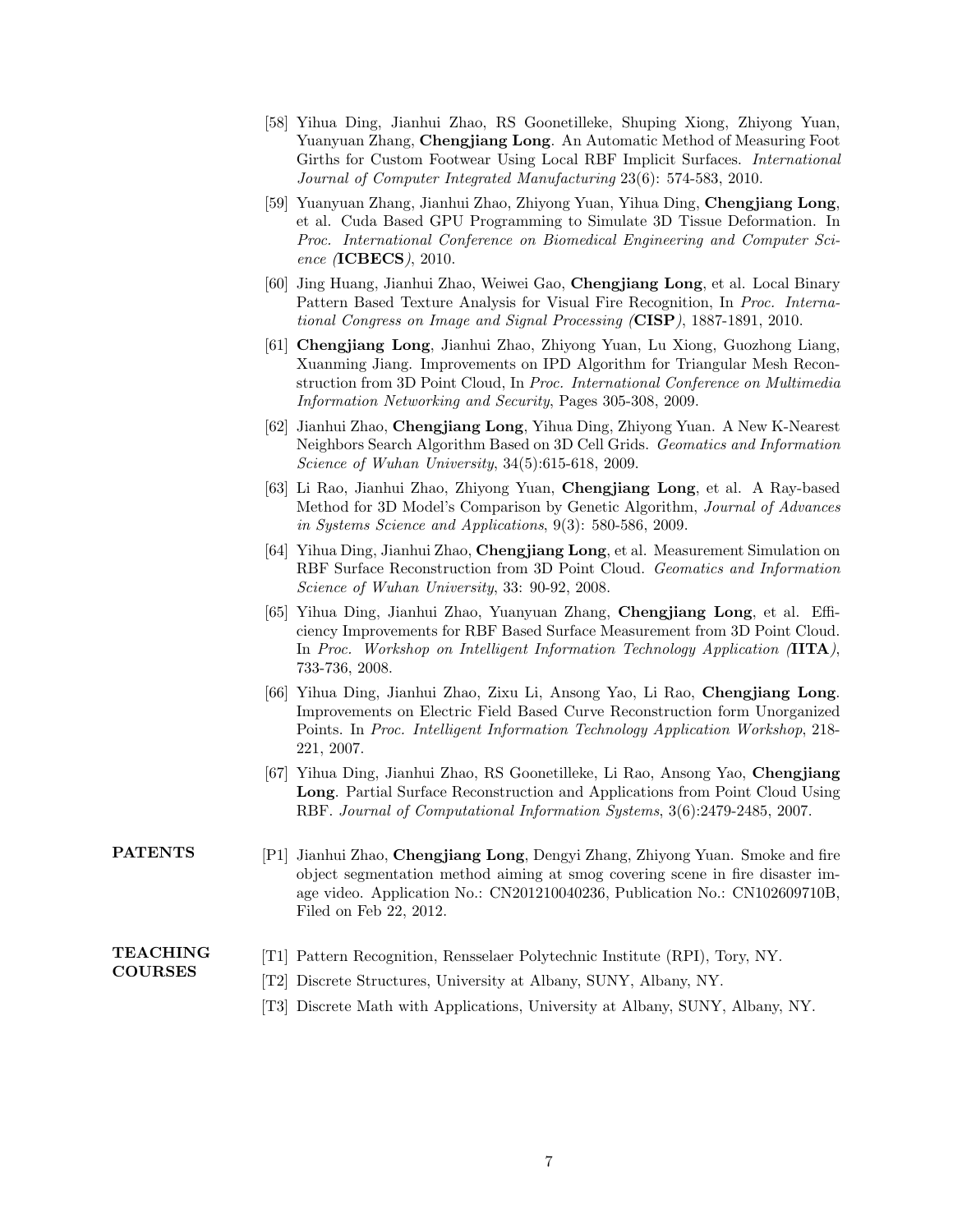| <b>HONORS</b>                                                                                                   | $\star$ Outstanding Project Award (top-2) on Community Recommendation Project for<br>JD Finance APP, JD Digits, 2020.                                                                                                                                                          |                                                  |  |  |
|-----------------------------------------------------------------------------------------------------------------|--------------------------------------------------------------------------------------------------------------------------------------------------------------------------------------------------------------------------------------------------------------------------------|--------------------------------------------------|--|--|
|                                                                                                                 | $\star$ Best Paper Award, IEEE/CVF Conference on Computer Vision and Pattern<br>Recognition (CVPR) Workshop on EarthVision, 2019.<br>$\star$ Certificate of Outstanding Contribution in Reviewing, Journal of Visual Com-<br>munication and Image Representation (VCIR), 2017. |                                                  |  |  |
|                                                                                                                 |                                                                                                                                                                                                                                                                                |                                                  |  |  |
|                                                                                                                 | ★ Certificate of Reviewing Award, Computer Vision and Image Understanding<br>(CVIU), 2016.                                                                                                                                                                                     |                                                  |  |  |
|                                                                                                                 | $\star$ Publishing Pro Merit Badge, Kitware Inc., 2016.                                                                                                                                                                                                                        |                                                  |  |  |
|                                                                                                                 | $\star$ Scholarship from Hmong Economic Promotion Association of China, 2011.                                                                                                                                                                                                  |                                                  |  |  |
|                                                                                                                 | $\star$ Citibank's Scholarship from Citi Group, 2008.                                                                                                                                                                                                                          |                                                  |  |  |
|                                                                                                                 | $\star$ National Scholarship from Ministry of Education of China, 2006.                                                                                                                                                                                                        |                                                  |  |  |
|                                                                                                                 | <b>ACADEMIC</b><br><b>ACTIVITIES</b>                                                                                                                                                                                                                                           | Program Committee for the following conferences: |  |  |
| $\diamond$ Senior Program Committee (SPC) Member. AAAI Conference on Artificial In-<br>telligence (AAAI), 2022. |                                                                                                                                                                                                                                                                                |                                                  |  |  |
| $\Diamond$ Program Committee (PC) ember. AAAI Conference on Artificial Intelligence<br>$(AAAI), 2020-2021.$     |                                                                                                                                                                                                                                                                                |                                                  |  |  |
| Reviewer for the following journals and conferences:                                                            |                                                                                                                                                                                                                                                                                |                                                  |  |  |
| $\Diamond$ International Journal of Computer Vision (IJCV)                                                      |                                                                                                                                                                                                                                                                                |                                                  |  |  |
| $\Diamond$ IEEE Transaction on Image Processing (T-IP)                                                          |                                                                                                                                                                                                                                                                                |                                                  |  |  |
| IEEE Transaction on Multimedia (T-MM)                                                                           |                                                                                                                                                                                                                                                                                |                                                  |  |  |
| $\diamond$ IEEE Transactions on Circuits and Systems for Video Technology (T-CSVT)                              |                                                                                                                                                                                                                                                                                |                                                  |  |  |
|                                                                                                                 | $\Diamond$ Knowledge-Based Systems (KNOSYS)                                                                                                                                                                                                                                    |                                                  |  |  |
|                                                                                                                 | Pattern Recognition Letters<br>♦                                                                                                                                                                                                                                               |                                                  |  |  |
|                                                                                                                 | $\Diamond$ Computer Vision and Image Understanding (CVIU)                                                                                                                                                                                                                      |                                                  |  |  |
|                                                                                                                 | $\Diamond$ International Journal of Machine Vision and Applications (MVAP)                                                                                                                                                                                                     |                                                  |  |  |
|                                                                                                                 | $\diamond$ Journal of Visual Communication and Image Representation (VCIR)                                                                                                                                                                                                     |                                                  |  |  |
|                                                                                                                 | $\Diamond$ Applied Intelligence                                                                                                                                                                                                                                                |                                                  |  |  |
|                                                                                                                 | The Visual Computer (TVCJ)                                                                                                                                                                                                                                                     |                                                  |  |  |
|                                                                                                                 | Frontiers of Information Technology & Electronic Engineering (ZUSC)                                                                                                                                                                                                            |                                                  |  |  |
|                                                                                                                 | IEEE/CVF Conference on Computer Vision and Pattern Recognition (CVPR)                                                                                                                                                                                                          |                                                  |  |  |
|                                                                                                                 | IEEE International Conferance on Computer Vision (ICCV)                                                                                                                                                                                                                        |                                                  |  |  |
|                                                                                                                 | European Conference on Computer Vision (ECCV)<br>$\langle \rangle$                                                                                                                                                                                                             |                                                  |  |  |
|                                                                                                                 | AAAI Conference on Artificial Intelligence (AAAI)                                                                                                                                                                                                                              |                                                  |  |  |
|                                                                                                                 | ACM Multimedia Conference (ACM MM)<br>♦                                                                                                                                                                                                                                        |                                                  |  |  |
|                                                                                                                 | IEEE Winter Conference on Applications of Computer Vision (WACV)<br>♦                                                                                                                                                                                                          |                                                  |  |  |
|                                                                                                                 | The British Machine Vision Conference (BMVC)                                                                                                                                                                                                                                   |                                                  |  |  |
|                                                                                                                 | IEEE International Conference on Multimedia & Expo (ICME)                                                                                                                                                                                                                      |                                                  |  |  |
|                                                                                                                 | IEEE International Conference on Image Processing (ICIP)                                                                                                                                                                                                                       |                                                  |  |  |
|                                                                                                                 |                                                                                                                                                                                                                                                                                |                                                  |  |  |